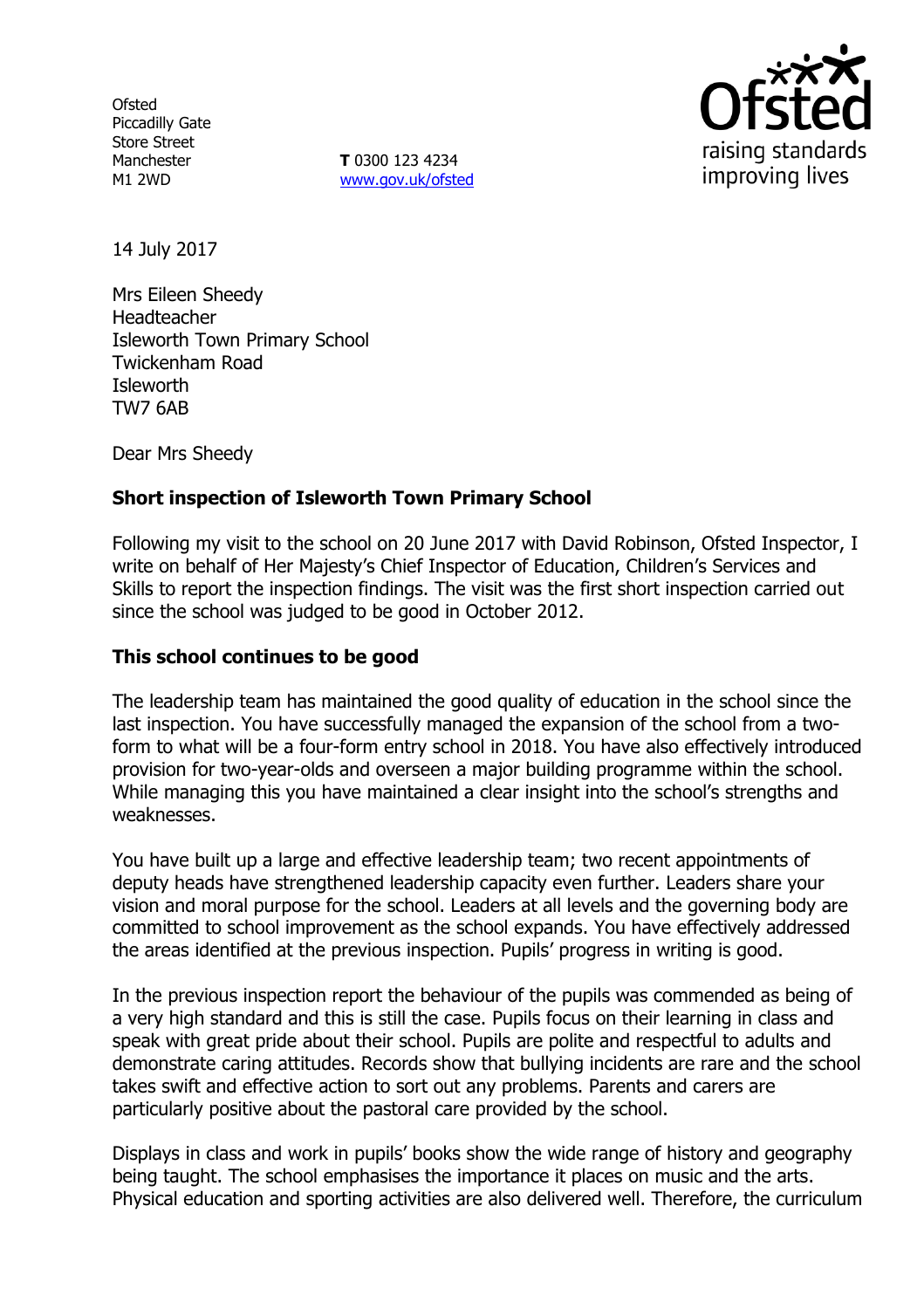

is a strength of the school.

Governors and senior leaders have an accurate view of the school's effectiveness. They also know when to challenge and ask searching questions that are pertinent to the school's performance. They fulfil all their statutory duties in a systematic and thorough manner.

# **Safeguarding is effective**

There is a strong culture of safeguarding at the school. The leadership team has ensured that records are detailed and of high quality. The chair of the governing body regularly checks the records maintained by the school and puts written questions to leaders responsible for safeguarding. School leaders have set up a 'Vulnerable Pupil Review Group'. This group meets regularly to review any concerns that the school may have for vulnerable pupils. Records show that swift action is taken to protect children should the need arise. Leaders know families and individual pupils exceptionally well. Leaders provide advice and guidance for parents to help them keep their children safe. Leaders, working with external agencies, have organised a valuable range of helpful workshops for parents. This includes how to help keep their children safe when they are online.

Pupils said that they feel safe at school because of the strong pastoral care. Pupils know how to keep themselves safe in a variety of contexts including when online. Pupils described the school as being a caring school. Staff deal with any derogatory language or bullying towards any pupils quickly. Pupils were clear about knowing who they should report concerns to. The majority of parents who responded to Ofsted's online survey, Parent View, agreed that their child felt happy and safe in school.

### **Inspection findings**

- At the start of the inspection we agreed to look at particular key lines of enquiry to help decide on inspection activities. You and your team had already identified most of the key lines of enquiry in your self-evaluation of the school's strengths and weaknesses.
- Our first key line of enquiry was to evaluate the effectiveness of leaders' actions to improve outcomes in reading and mathematics at key stage 1. This was because the progress of disadvantaged pupils was not as strong as it was for other groups of pupils. You decided to bring in external support at the start of the year to develop reading. This helped provide your staff and middle leaders with a new approach to the teaching of reading. Leaders have provided effective training for all staff, including support staff. Leaders purchased additional resources which have helped to supplement reading in the classroom.
- **Pupils in key stage 1 are now making good progress in their reading. I listened to small** groups of pupils read, including those from disadvantaged backgrounds. All pupils said that they very much enjoyed reading, both in class and at home. They read with fluency and enthusiasm and are able to explain what they are learning with accuracy. Reading records are thorough and all books are well matched to the abilities of pupils. Support staff are used effectively to help pupils learn. Pupils were able to explain how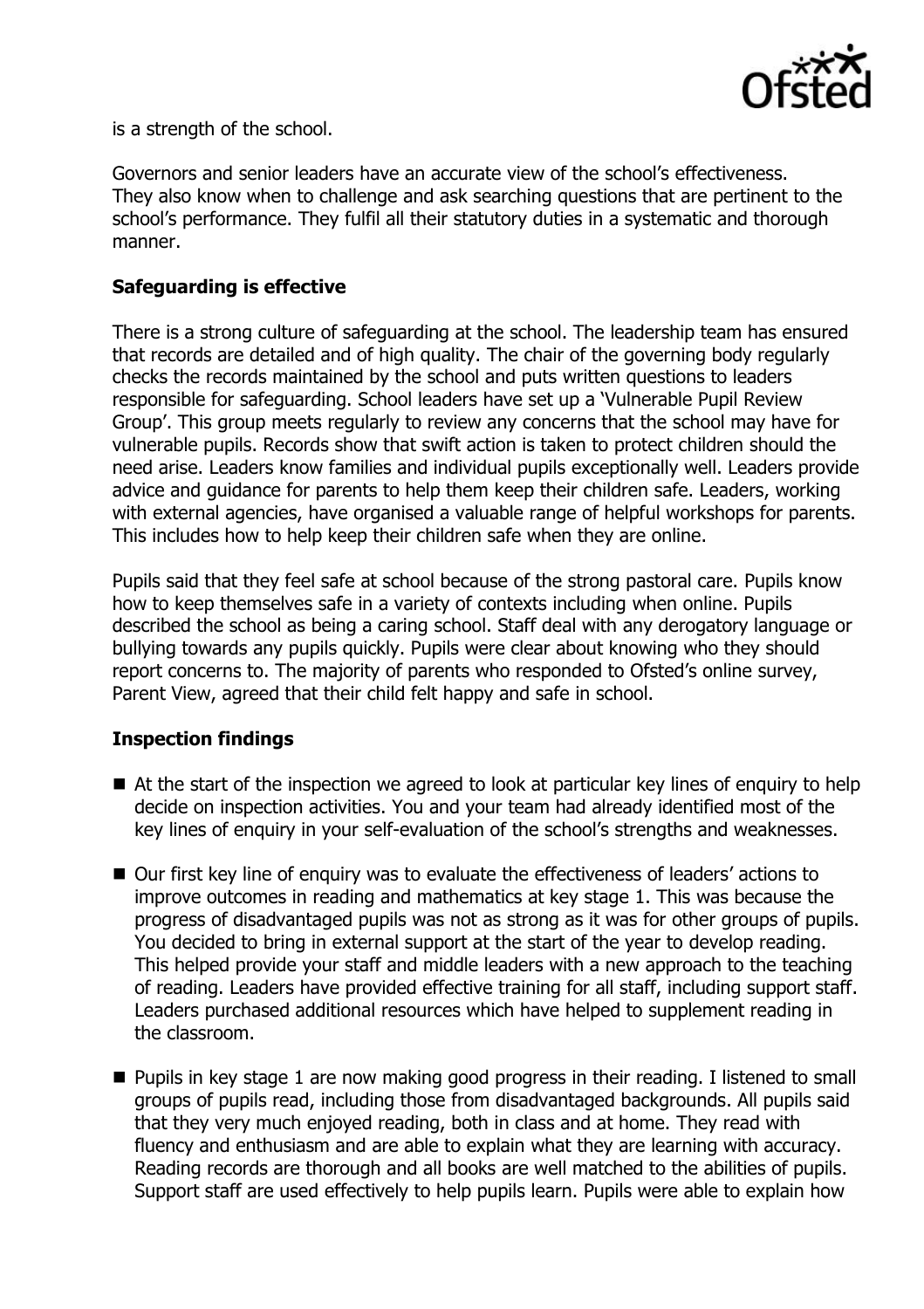

the new approach on guided reading is increasing their vocabulary. However, work in pupils' books used for guided reading was not of the same standard as in the writing and other literacy books. You agreed that this area needs to be a priority moving forward.

- $\blacksquare$  In mathematics at key stage 1, a scrutiny of books and discussions with pupils showed evidence of good progress. Pupils are able to explain their reasoning in mathematics and use problem-solving well. However, some work lacks challenge and is repetitive. As a result, progress is not as rapid as it is in reading and writing.
- Inspection evidence supports the school's assessment information that all disadvantaged pupils are now attaining at the expected level, with a greater proportion reaching greater depth in reading and mathematics in key stage 1.
- Our second key line of enquiry was to evaluate the teaching of phonics. This was because fewer disadvantaged pupils attained the expected standard in the Year 1 phonics screening check last year. Leaders have introduced a consistent and systematic approach to the teaching of phonics across the school. We observed teaching in phonics and we also observed support staff teaching small groups. Teaching activities are well matched to pupils' different abilities. Teachers and support staff are precise in their teaching of letters and sounds. As a result, provisional school information shows a rise in the number of disadvantaged pupils expected to reach the expected standard in the phonics screening check. Outcomes overall also show a rise in phonics attainment for this year.
- We also agreed to evaluate teaching in the wider curriculum, particularly science. A scrutiny of work in key stage 2 showed that science work is of a high standard in all classes. Coverage of science topics is extensive and pupils are making consistently good or better progress over time. Pupils are given effective opportunities to do practical work and to carry out investigations. Pupils are able to apply their skills in writing, mathematics and technology to science. Work is well presented and shows a good level of challenge. The review of pupils' work shows that a high proportion of pupils, including disadvantaged pupils, are at age-expected levels.
- We also agreed to evaluate how effectively leaders have improved attendance, particularly in reducing the high level of persistent absence for pupils who have special educational needs and/or disabilities. Leaders have put in place a rigorous and robust system to ensure that attendance is effectively monitored. The deputy head and inclusion manager work well together. They maintain records and analyse pupils' attendance carefully. Case studies showed determination and resolve to intervene where support was needed. Leaders work effectively with external agencies, and early intervention has been a key factor in improving attendance, particularly for pupils who have special educational needs and/or disabilities.

### **Next steps for the school**

Leaders and those responsible for governance should ensure that in key stage 1:

 $\blacksquare$  pupils' work in guided reading is improved to match the strong standards in writing